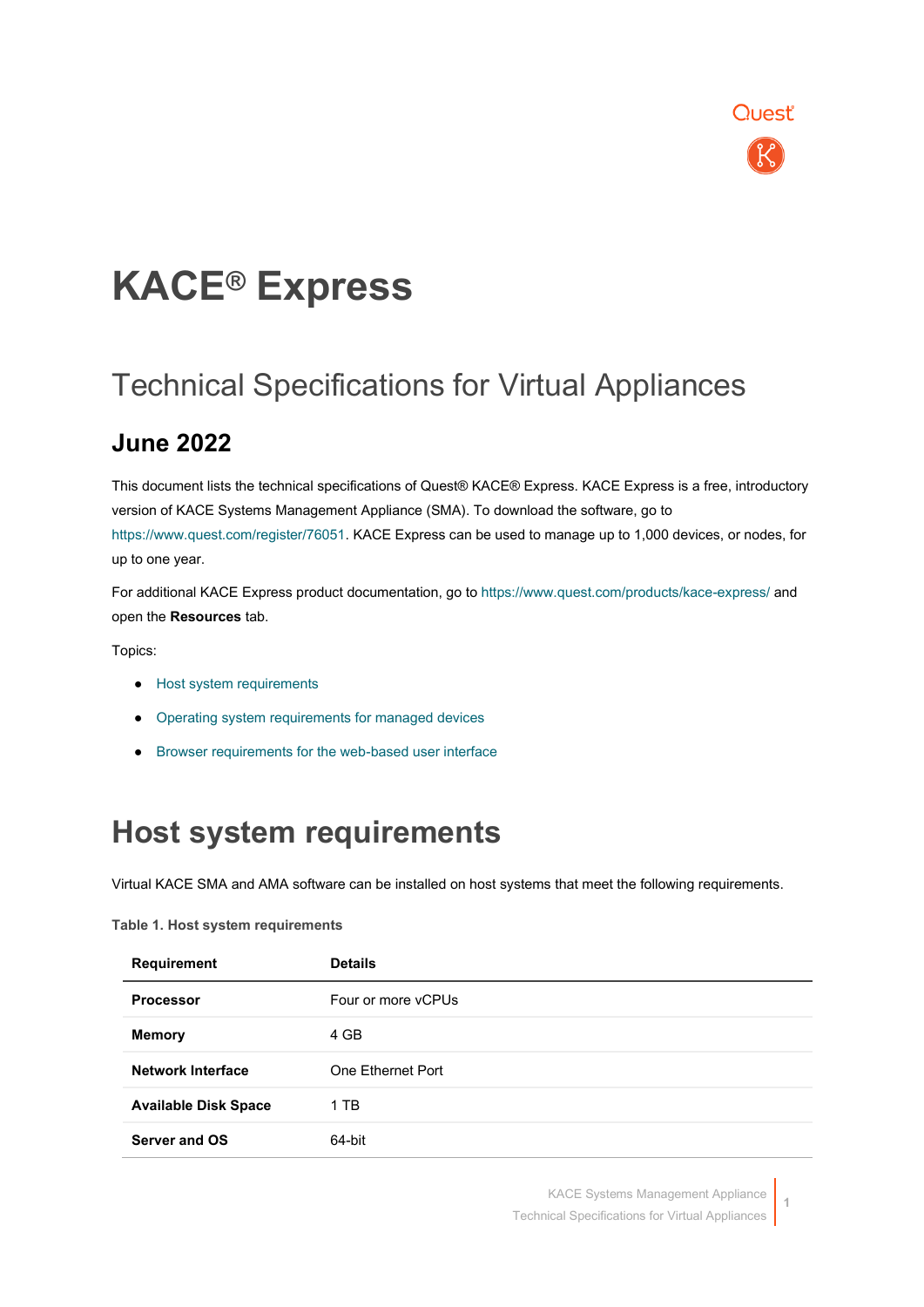| Virtualization      | For VMware® installations:<br>VMware ESX®/ESXi™ 6.7 or later                                                                                |  |
|---------------------|---------------------------------------------------------------------------------------------------------------------------------------------|--|
| Infrastructure      |                                                                                                                                             |  |
| <b>Requirements</b> | Open Virtualization Format (OVF) 1.0                                                                                                        |  |
|                     | NOTE: To better understand the requirements for Amazon Web Services<br>in cloud-based solutions, visit https://support.quest.com/kb/261998. |  |
|                     | For Microsoft® Hyper-V® installations:                                                                                                      |  |
|                     | Windows Server® 2019 with Hyper-V                                                                                                           |  |
|                     | Windows Server 2016 with Hyper-V                                                                                                            |  |
|                     | <b>For Nutanix installations:</b>                                                                                                           |  |
|                     | Nutanix AOS 5.20.1.1 (LTS) or later                                                                                                         |  |

# <span id="page-1-0"></span>**Operating system requirements for managed devices**

KACE Express can be used to manage Dell devices that meet the following operating system requirements. For additional specifications, see the operating system vendor's documentation. The appliance imposes no additional requirements, and supports 32-bit and 64-bit architectures where applicable.

| <b>Operating system</b> | <b>Details</b>                                                                            |
|-------------------------|-------------------------------------------------------------------------------------------|
| <b>Windows®</b>         |                                                                                           |
| Windows 11 IoT          | Enterprise<br>21H <sub>2</sub>                                                            |
| Windows 11              | Professional, Enterprise<br>21H <sub>2</sub>                                              |
| Windows 10 IoT          | Enterprise<br>1809                                                                        |
| Windows 10              | Professional, Enterprise<br>1607, 1703, 1709, 1803, 1809, 1903, 1909, 2004,<br>20H2, 21H1 |
| Windows 8, 8.1          | Professional, Enterprise                                                                  |
| Windows 7               | Professional, Enterprise, Ultimate                                                        |
| Windows Server 2022     |                                                                                           |

**Table 2. Operating system requirements**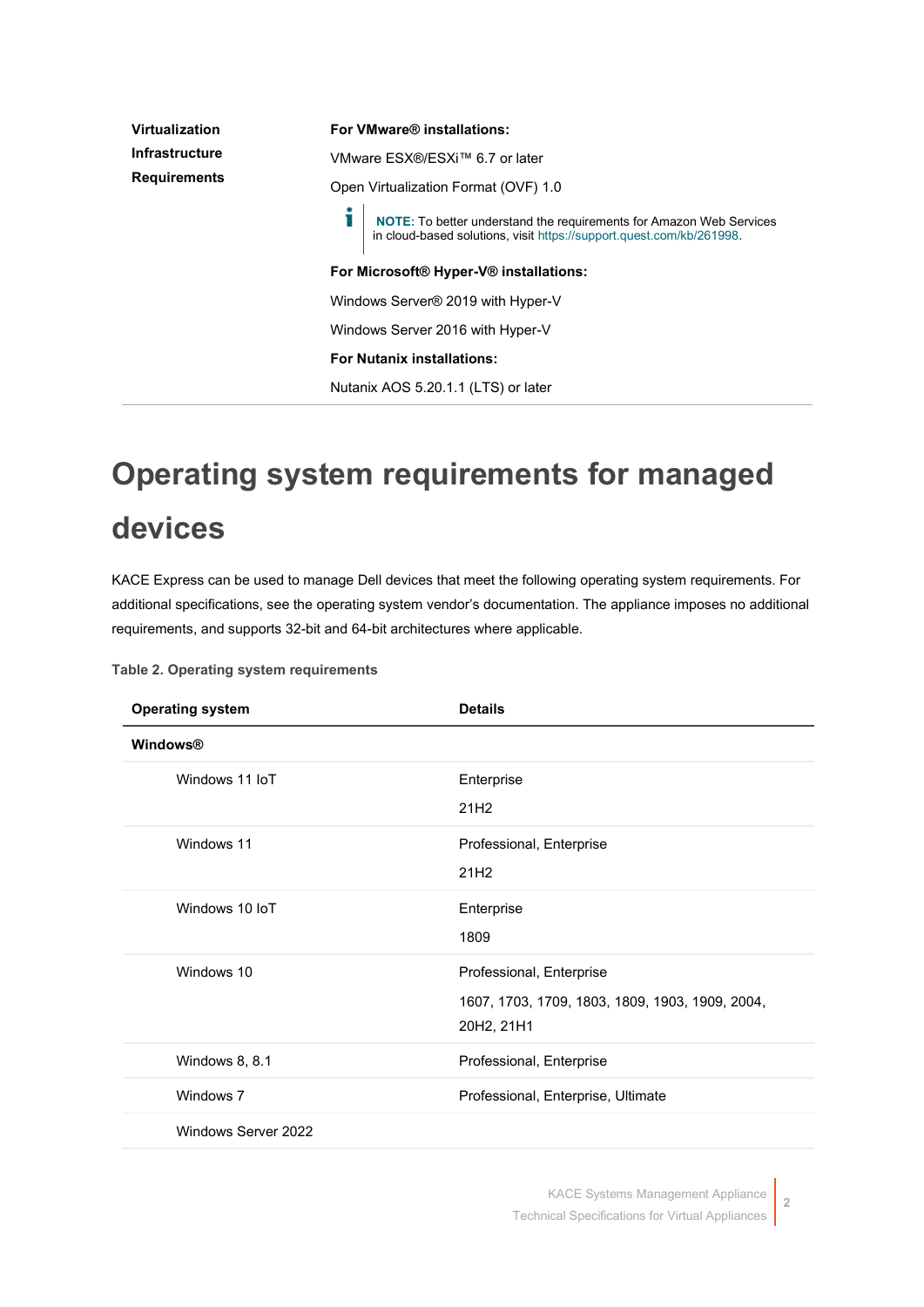| Windows Server 2019, 2016    | Essentials, Standard, Datacenter             |
|------------------------------|----------------------------------------------|
| Windows Server 2012, 2012 R2 | Foundation, Essentials, Standard, Datacenter |
| Windows Server 2008 R2       | Foundation, Essentials, Standard, Datacenter |

## **Browser requirements for the web-based user interface**

To access the KACE SMA Administrator Console and User Console web-based user interfaces, use a monitor with a screen resolution of at least 1280 pixels by 800 pixels and one of the following web browser applications.

**Table 3. Browser requirements for the web-based user interface**

| <b>Browser</b>       | <b>Details</b> |
|----------------------|----------------|
| Microsoft Edge™      | 40.x or later  |
| Firefox <sup>®</sup> | 63.x or later  |
| Safari <sup>®</sup>  | 10.0 or later  |
| Chrome™              | 71.0 or later  |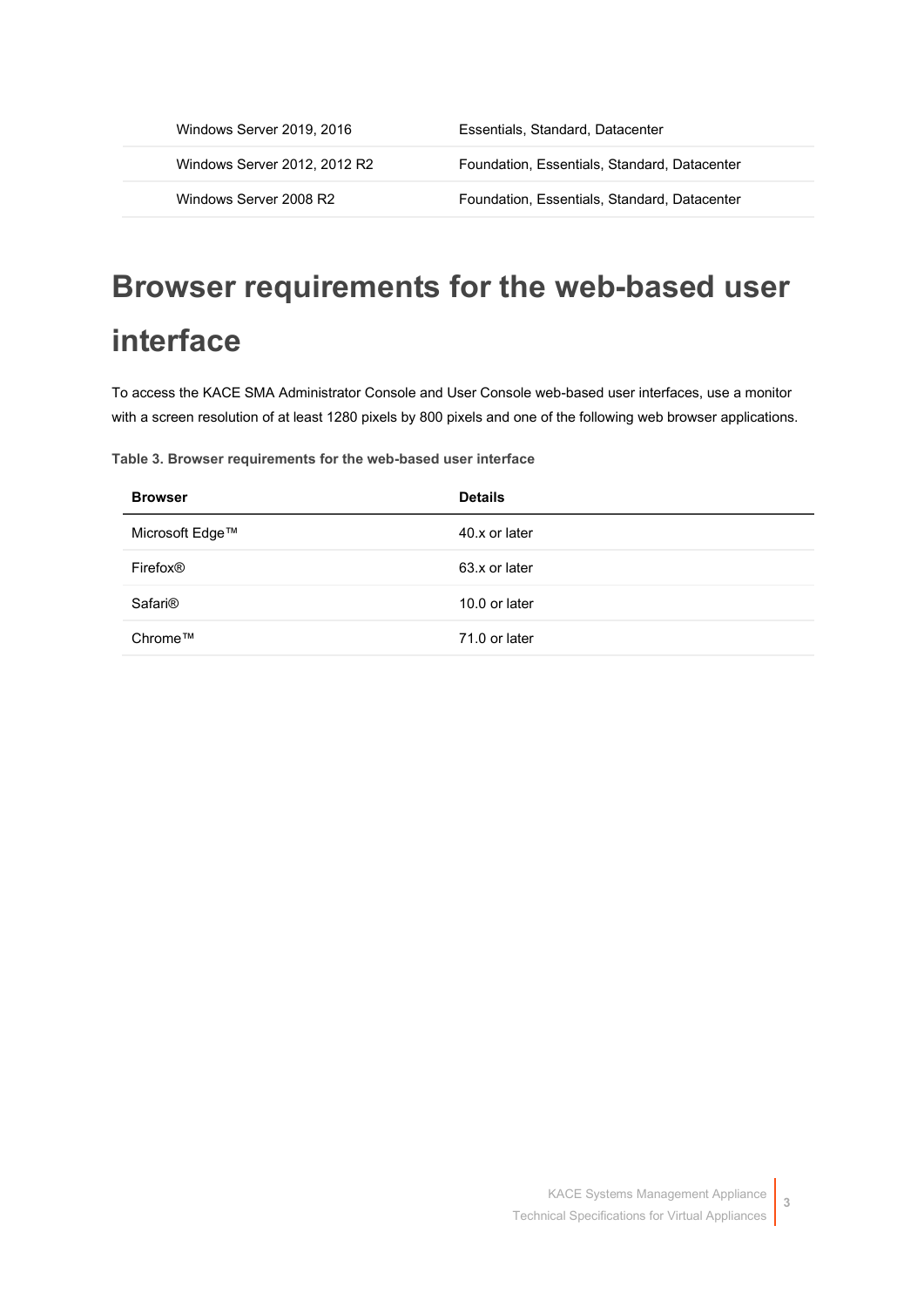## **About us**

Quest creates software solutions that make the benefits of new technology real in an increasingly complex IT landscape. From database and systems management, to Active Directory and Office 365 management, and cyber security resilience, Quest helps customers solve their next IT challenge now. Around the globe, more than 130,000 companies and 95% of the Fortune 500 count on Quest to deliver proactive management and monitoring for the next enterprise initiative, find the next solution for complex Microsoft challenges and stay ahead of the next threat. Quest Software. Where next meets now. For more information, visit [www.quest.com.](https://www.quest.com/company/contact-us.aspx)

## **Technical support resources**

Technical support is available to Quest customers with a valid maintenance contract and customers who have trial versions. You can access the Quest Support Portal at [https://support.quest.com.](https://support.quest.com/)

The Support Portal provides self-help tools you can use to solve problems quickly and independently, 24 hours a day, 365 days a year. The Support Portal enables you to:

- Submit and manage a Service Request
- View Knowledge Base articles
- Sign up for product notifications
- Download software and technical documentation
- View how-to-videos
- Engage in community discussions
- Chat with support engineers online
- View services to assist you with your product.